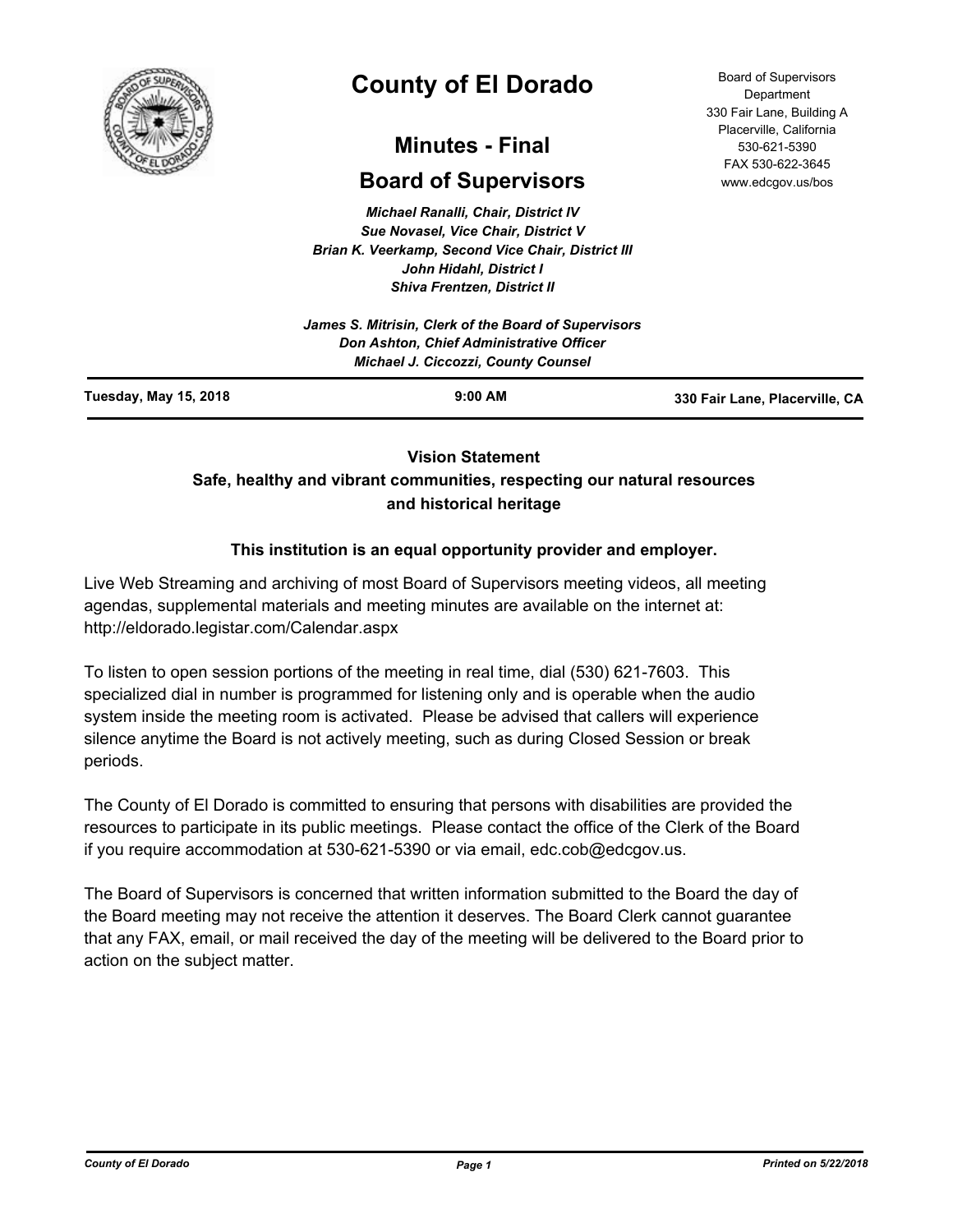The Board meets simultaneously as the Board of Supervisors and the Board of Directors of the Air Quality Management District, In-Home Supportive Services, Public Housing Authority, Redevelopment Agency and other Special Districts.

For Purposes of the Brown Act § 54954.2 (a), the numbered items on this Agenda give a brief description of each item of business to be transacted or discussed. Recommendations of the staff, as shown, do not prevent the Board from taking other action.

Materials related to an item on this Agenda submitted to the Board of Supervisors after distribution of the agenda packet are available for inspection during normal business hours in the public viewing packet located in Building A, 330 Fair Lane, Placerville or in the Board Clerk's Office located at the same address. Such documents are also available on the Board of Supervisors' Meeting Agenda webpage subject to staff's ability to post the documents before the meeting.

#### **PROTOCOLS FOR PUBLIC COMMENT**

Public comment will be received at designated periods as called by the Board Chair.

Public comment on items scheduled for Closed Session will be received before the Board recesses to Closed Session.

Except with the consent of the Board, individuals shall be allowed to speak to an item only once.

On December 5, 2017 the Board adopted the following protocol relative to public comment periods:

Time for public input will be provided at every Board of Supervisors meeting. Individuals will have three minutes to address the Board. Individuals authorized by organizations will have three minutes to present organizational positions and perspectives and may request additional time, up to five minutes. At the discretion of the Board, time to speak by any individual may be extended.

A total of 20 minutes will be allocated for public comment during Open Forum and for each agenda item to be discussed. Public comment on certain agenda items designated and approved by the Board may be treated differently with specific time limits per speaker or a limit on the total amount of time designated for public comment. It is the intent of the Board that quasi-judicial matters have additional flexibility depending upon the nature of the issue.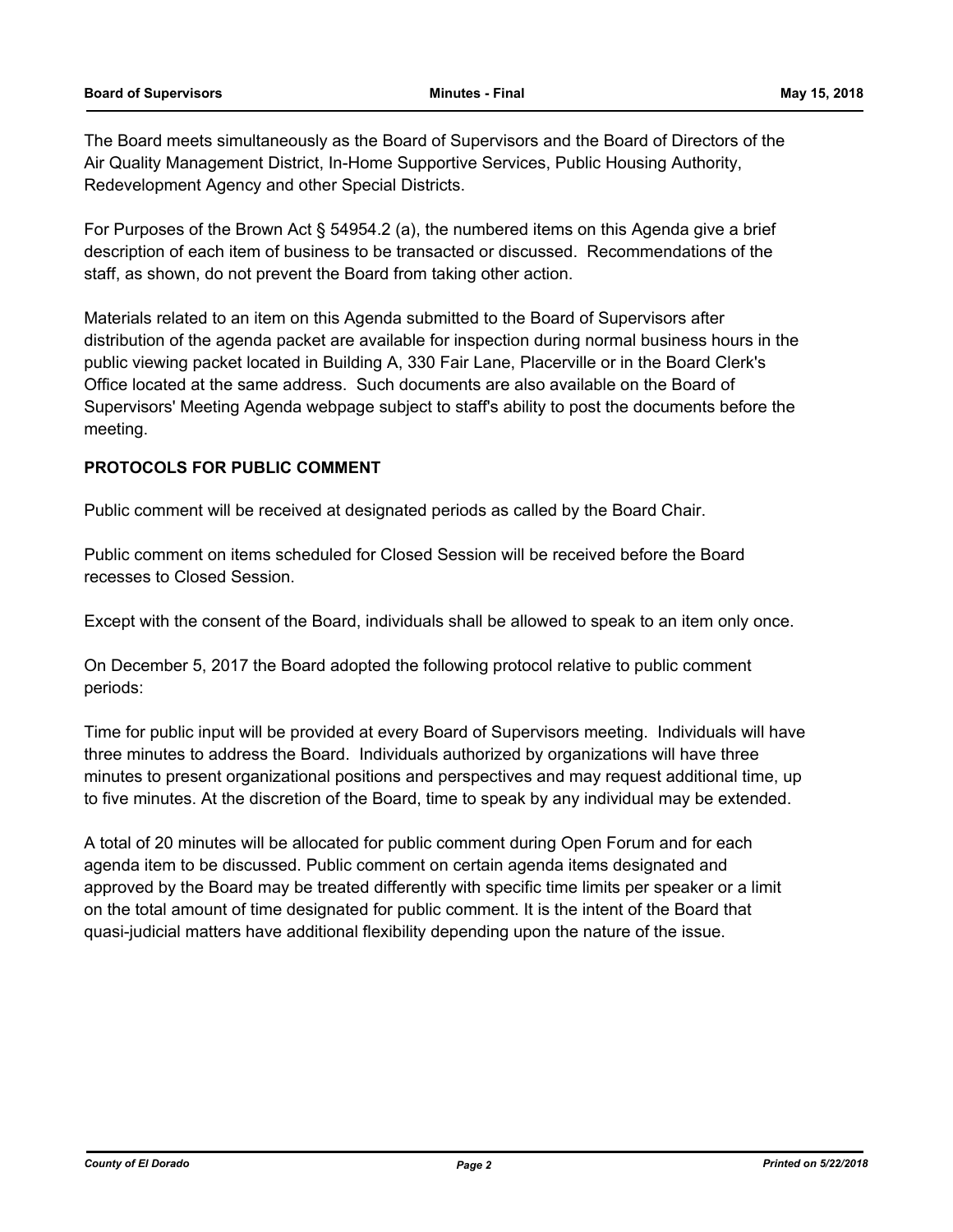Individual Board members may ask clarifying questions but will not engage in substantive dialogue with persons providing input to the Board.

If a person providing input to the Board creates a disruption by refusing to follow Board guidelines, the Chair of the Board may take the following actions.

Step 1. Request the person adhere to Board guidelines. If the person refuses, the Chair may ask the Clerk to turn off the speaker's microphone.

Step 2. If the disruption continues, the Chair may order a recess of the Board meeting.

Step 3. If the disruption continues, the Chair may order the removal of the person from the Board meeting.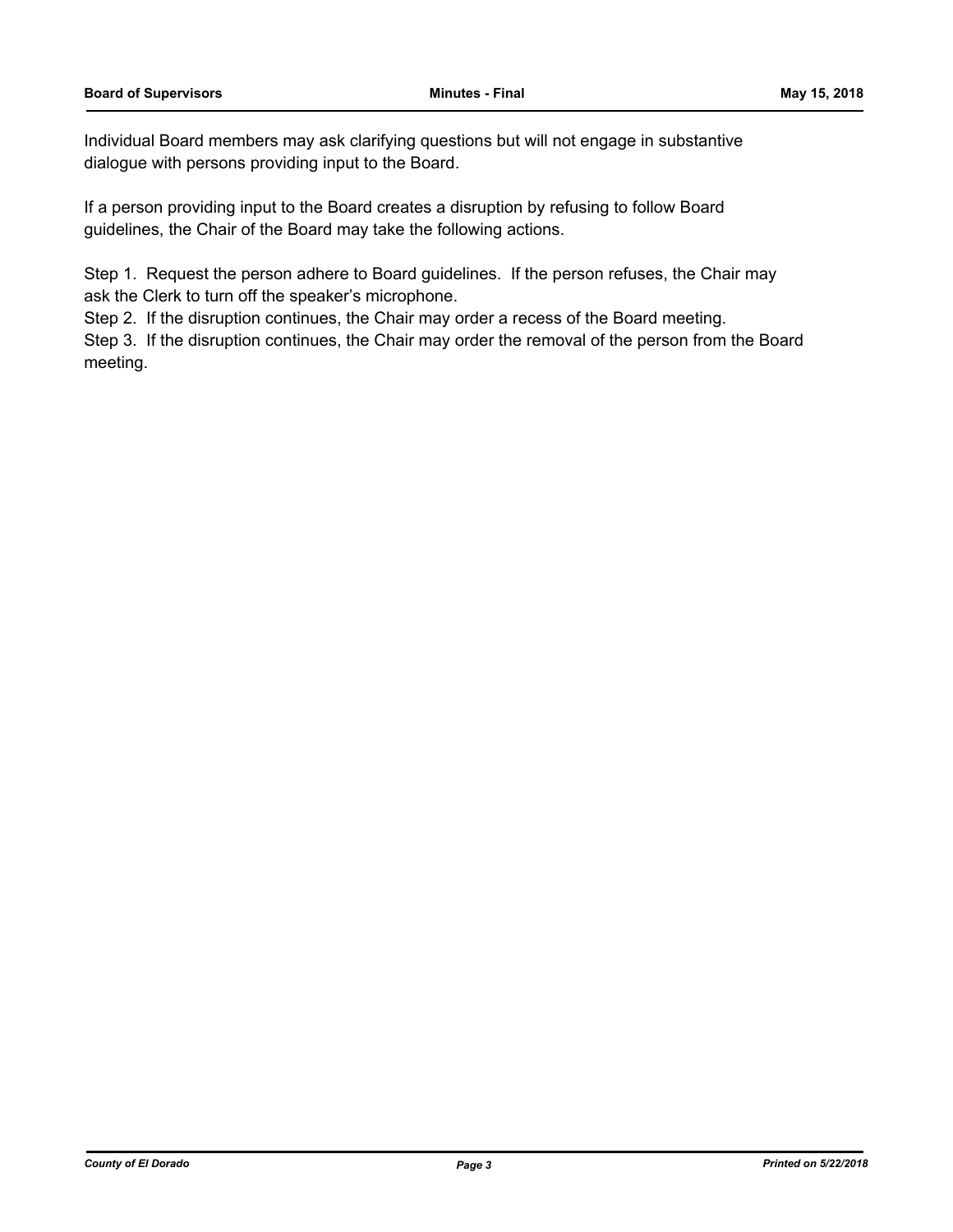#### **9:00 A.M. - CALLED TO ORDER**

Present: 4 - Supervisor Veerkamp, Supervisor Frentzen, Supervisor Ranalli and Supervisor Novasel

**Absent:** 1 - Supervisor Hidahl

#### **INVOCATION AND PLEDGE OF ALLEGIANCE TO THE FLAG**

**Father Sean Cox of the Faith Episcopal Church gave the Invocation. Supervisor Ranalli led the Pledge of Allegiance of the Flag.**

#### **ADOPTION OF THE AGENDA AND APPROVAL OF CONSENT CALENDAR**

**A motion was made by Supervisor Frentzen, seconded by Supervisor Veerkamp to Adopt and Agenda and Approve the Consent Calendar with the following changes: Supervisor Frentzen registered a No vote on item 2 since purchasing the property at this location and price with the intended use is not in the best interest of the County; Continue item 5 to May 22, 2018; Supervisor Veekamp recused himself from item 9 section 1; and Move item 26 to the Consent Calendar.**

- **Yes:** 4 Veerkamp, Frentzen, Ranalli and Novasel
- **Absent:** 1 Hidahl

The Board may make any necessary additions, deletions or corrections to the agenda including moving items to or from the Consent Calendar and adopt the agenda and the Consent Calendar with one single vote. A Board member may request an item be removed from the Consent Calendar for discussion and separate Board action. At the appropriate time as called by the Board Chair, members of the public may make a comment on matters on the Consent Calendar prior to Board action.

#### **OPEN FORUM**

*Public Comment: S. Cabrera, J. Baer, T. Kayes*

[18-0845](http://eldorado.legistar.com/gateway.aspx?m=l&id=/matter.aspx?key=24192) OPEN FORUM (See Attachment)

Open Forum is an opportunity for members of the public to address the Board of Supervisors on subject matter that is not on their meeting agenda and within their jurisdiction. Public comments during Open Forum are limited to three minutes per person. Individuals authorized by organizations will have three minutes to present organizational positions and perspectives and may request additional time, up to five minutes. The total amount of time reserved for Open Forum is 20 Minutes.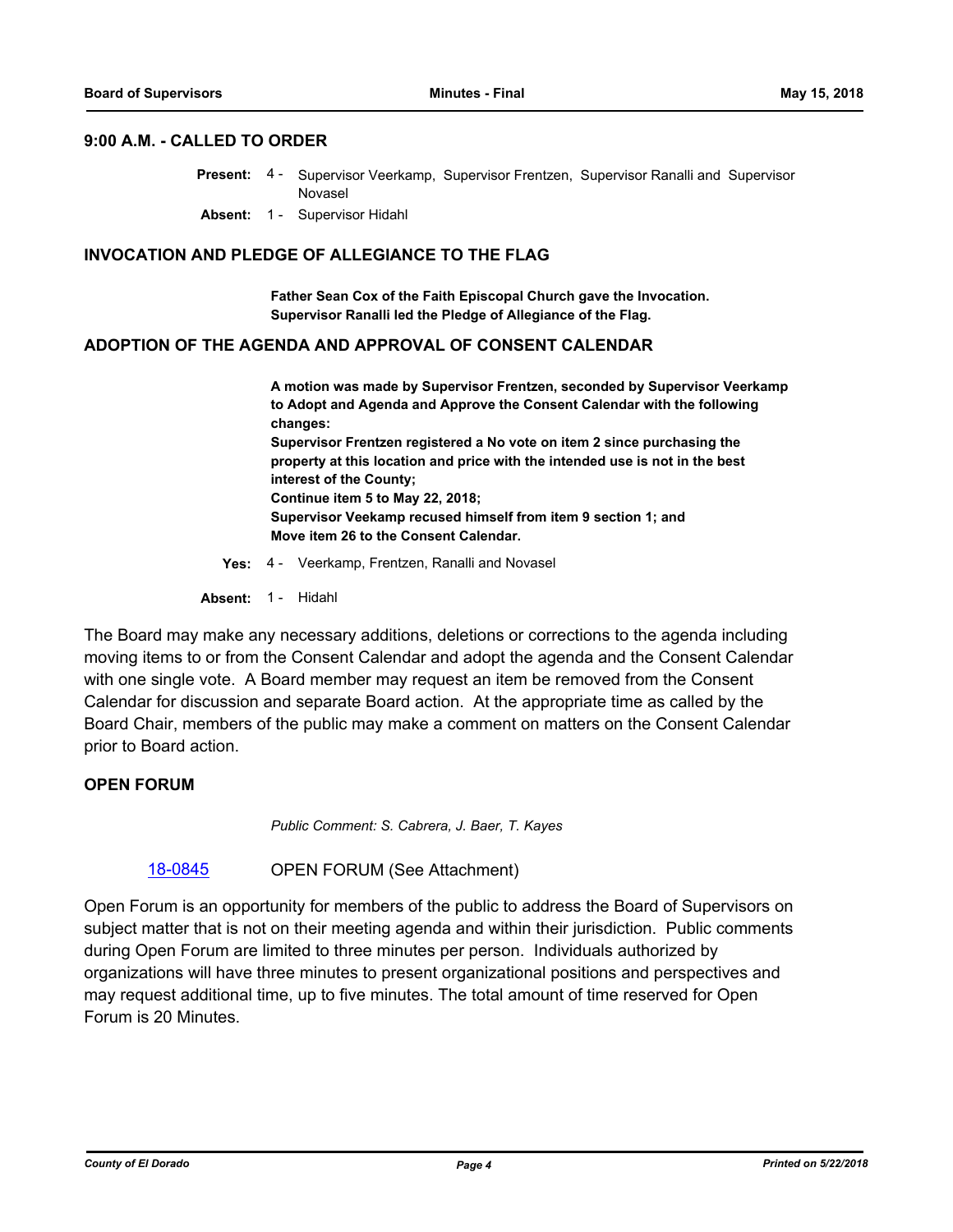#### **CONSENT CALENDAR**

**1.** [18-0780](http://eldorado.legistar.com/gateway.aspx?m=l&id=/matter.aspx?key=24127) Clerk of the Board recommending the Board approve the Minutes from the special meeting of the Board of Supervisors on May 2, 2018 and the regular meeting of the Board of Supervisors of May 8, 2018.

**This matter was Approved on the Consent Calendar.**

#### **GENERAL GOVERNMENT - CONSENT ITEMS**

**2.** [18-0696](http://eldorado.legistar.com/gateway.aspx?m=l&id=/matter.aspx?key=24040) Chief Administrative Office, Facilities Division, recommending the Board consider the following:

> 1) Approve and authorize the Chair to sign the Purchase and Sale Agreement and Joint Escrow Instructions No. 2997 with the owners of Assessor's Parcel No. 327-250-37-100 and 327-250-38-100 (commonly known as 40 and 50 Old Depot Court, Placerville) for \$315,000 and direct staff to continue its due diligence concerning the potential purchase; 2) Authorize an escrow deposit of \$1,000; and

3) Authorize the Facilities Manager to sign any subsequent escrow and related documents.

**FUNDING:** Accumulated Capital Outlay Fund. (General Fund Contribution)

**This matter was Approved on the Consent Calendar. Supervisor Frentzen registered a No vote on item 2 since purchasing the property at this location and price with the intended use is not in the best interest of the County.**

**3.** [18-0715](http://eldorado.legistar.com/gateway.aspx?m=l&id=/matter.aspx?key=24059) Chief Administrative Office, Central Fiscal and Facilities Divisions, recommending the Board approve and authorize the Chair to sign Resolution **091-2018** amending the Fiscal Year 2017-18 approved Personnel Resolution adding 1.0 Administrative Analyst I and deleting 1.0 Administrative Technician (vacant) in the Chief Administrative Office.

**FUNDING:** General Fund.

**Resolution 091-2018 was Adopted upon Approval of the Consent Calendar.**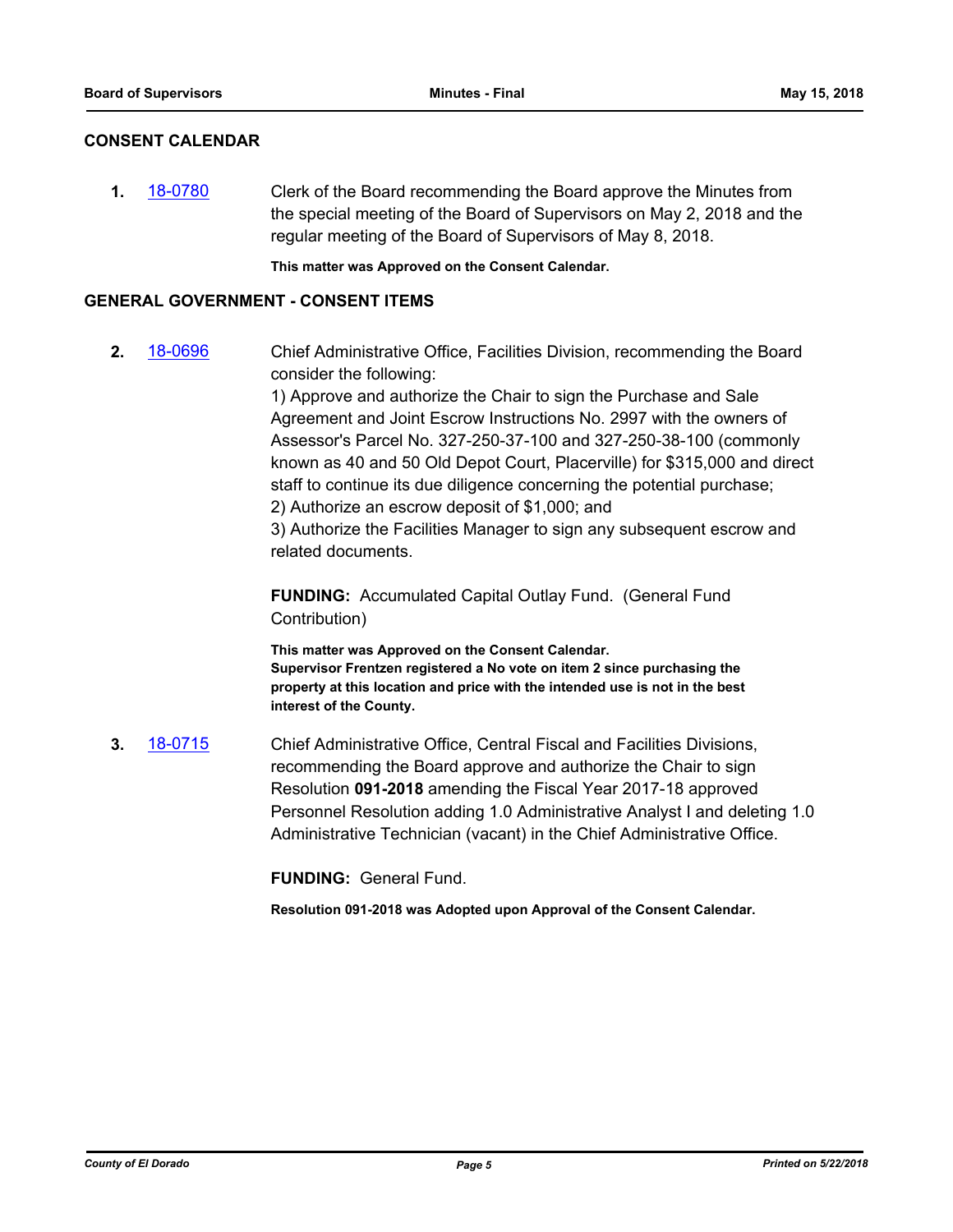**4.** [18-0762](http://eldorado.legistar.com/gateway.aspx?m=l&id=/matter.aspx?key=24109) Clerk of the Board recommending the Board approve corrected Minutes for agenda item number 31 approved on February 13, 2018 pertaining to the El Dorado Hills Apartments project. The Minutes are being corrected to reflect the Board's motion which included two additional conditions of approval as demonstrated in the Planning and Building Department Staff Memo dated February 12, 2018 pertaining to:

1) The provision of Public Open Space; and

2) The Intelligent Transportation Systems Master Plan Program. The approved Minutes reflect the condition pertaining to the ITS Master Plan Program and did not reflect the condition pertaining to the Provision of Public Open Space. (Refer Item 31, 2/13/18, File 18-0193 Attachment S)

#### **This matter was Approved on the Consent Calendar.**

**5.** [18-0667](http://eldorado.legistar.com/gateway.aspx?m=l&id=/matter.aspx?key=24012) Treasurer-Tax Collector recommending the Board discharge the Treasurer-Tax Collector's Office from further accountability to collect the debts listed on the attached Discharge of Accountability Report in the amount of \$51,415.05, pursuant to Government Code Sections 25257 through 25259. These debts are deemed uncollectible due to death of debtor or bankruptcy.

#### **FUNDING:** N/A

#### **This matter was Continued to May 22, 2018 upon Approval of the Consent Calendar.**

- **Yes:** 4 Veerkamp, Frentzen, Ranalli and Novasel
- **Absent:** 1 Hidahl
- **6.** [18-0676](http://eldorado.legistar.com/gateway.aspx?m=l&id=/matter.aspx?key=24021) Supervisor Hidahl recommending the Board consider the following pertaining to the Nineth Annual Firework display to be held at the El Dorado Hills Town Center on Tuesday, July 3, 2018: 1) Adopt and authorize the Chair to sign Resolution **089-2018** permitting Pyro Spectaculars by Souza to conduct a pyrotechnic display for the event, contingent upon full compliance of necessary requirements, insurance, contracts and permits as deemed necessary by the control authorities; and 2) Authorize the Chair to sign a letter to the Fire Marshal approving same.

**This matter was Approved and Resolution 089-2018 was Adopted upon Approval of the Consent Calendar.**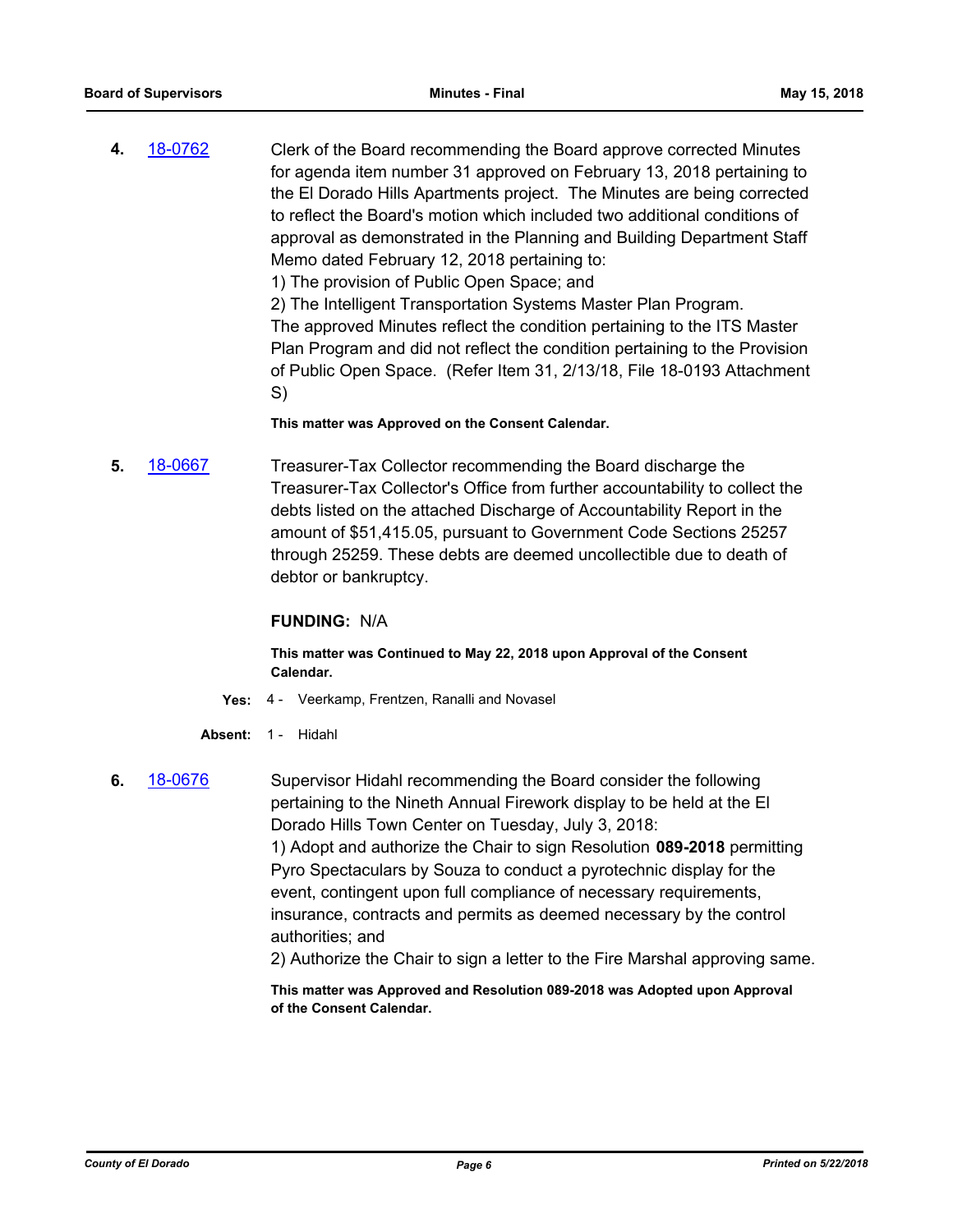**7.** [16-0305](http://eldorado.legistar.com/gateway.aspx?m=l&id=/matter.aspx?key=20961) Supervisor Ranalli recommending the Board find that a state of emergency continues to exist in El Dorado County as a result of unprecedented tree mortality due to drought conditions and related bark beetle infestations. (Cont. 5/8/18, Item 15)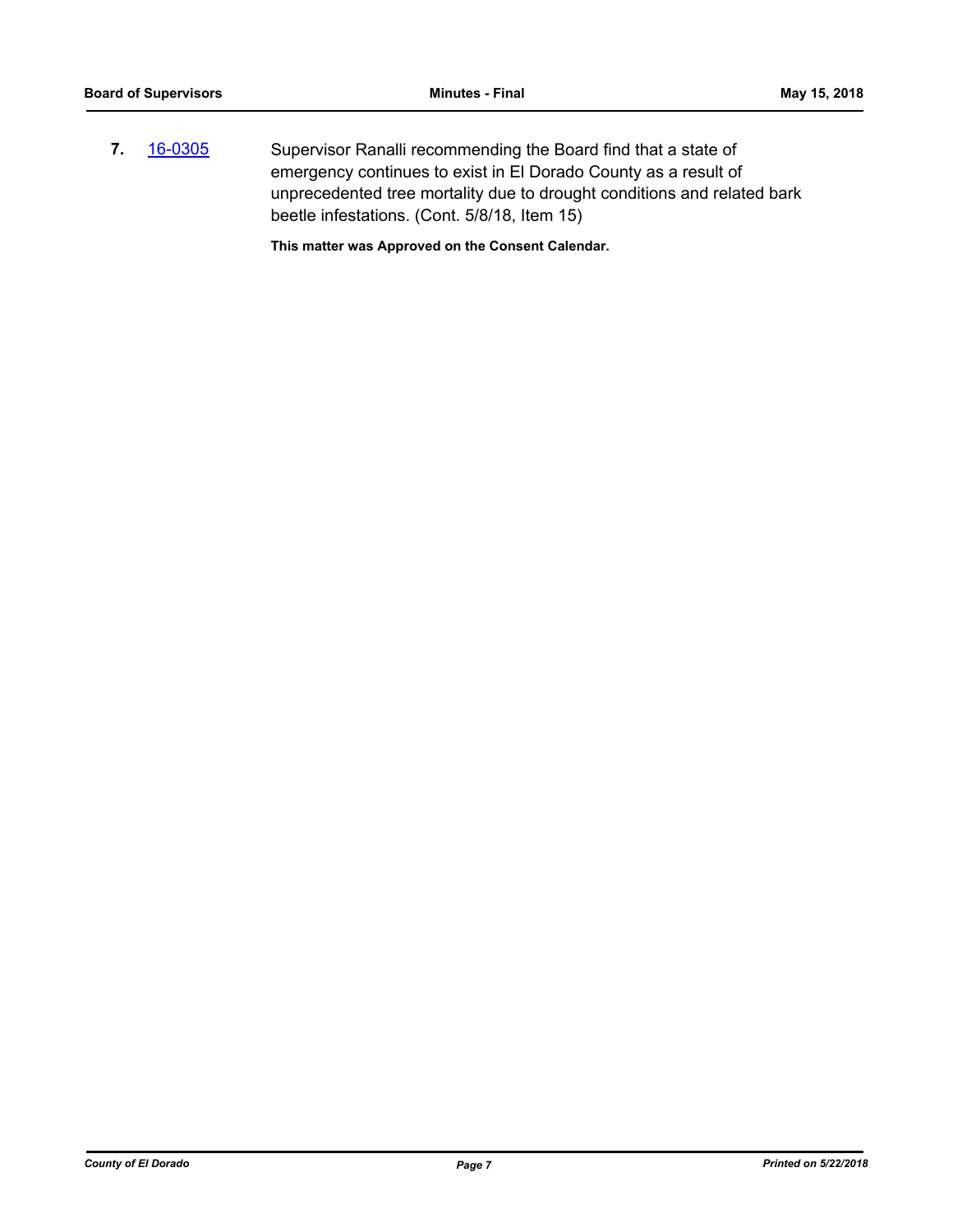#### **HEALTH AND HUMAN SERVICES - CONSENT ITEMS**

**8.** [18-0507](http://eldorado.legistar.com/gateway.aspx?m=l&id=/matter.aspx?key=23852) Health and Human Services Agency recommending that the Board, acting as the Governing Board of the El Dorado County Area Agency on Aging: 1) Approve the Fiscal Year 2018-19 Area Plan Update to the 2016-2020 El Dorado County Area Plan for Senior Services; and 2) Approve and authorize the Chair to sign the Transmittal Letter for submission of said Area Plan Update to the California Department of Aging.

> **FUNDING:** 21% Federal Funding, 31% County General Fund, and 48% Donations.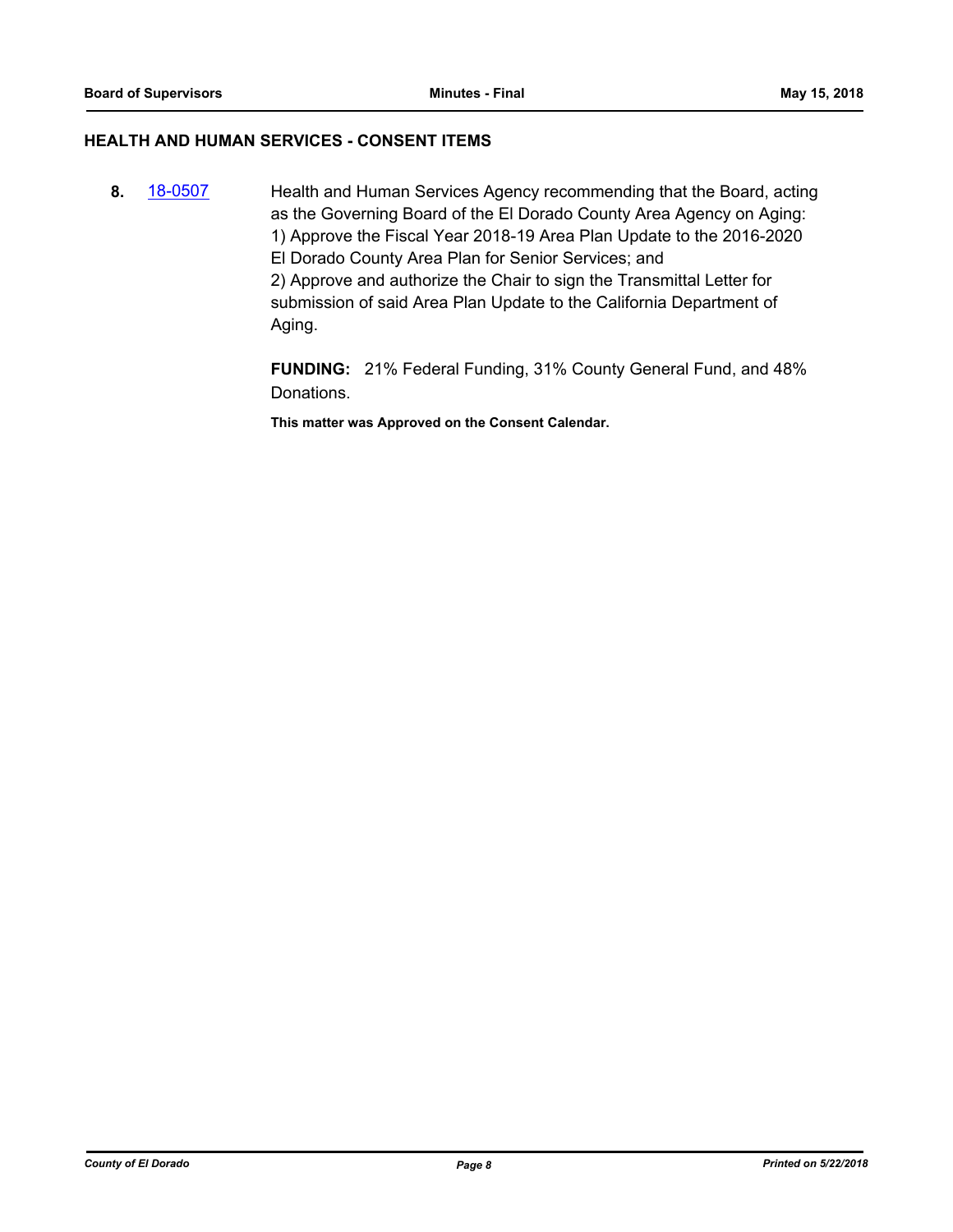#### **LAND USE AND DEVELOPMENT - CONSENT ITEMS**

**9.** [18-0566](http://eldorado.legistar.com/gateway.aspx?m=l&id=/matter.aspx?key=23911) Community Development Services, Administration and Finance Division, recommending the Board approve and authorize the Chair to sign the following On-Call Road Maintenance Services for Various County Service Area Road Zones of Benefit, each with a not-to-exceed amount of \$250,000.00, each effective upon execution and expiring three years thereafter:

> 1) Agreement for Road Maintenance Services with Doug Veerkamp General Engineering, Inc. to provide on-call asphalt patching, seal coating, chip sealing, crack sealing, slurry sealing and culvert clearing; 2) Agreement for Road Maintenance Services with Intermountain Slurry Seal, Inc. to provide on-call asphalt patching, chip sealing, crack sealing, and slurry sealing;

3) Agreement for Road Maintenance Services with Joe Vicini, Inc. to provide on-call asphalt patching, crack sealing, surface treatment and culvert clearing;

4) Agreement for Road Maintenance Services with Richard Macauley, doing business as Macauley Construction to provide on-call asphalt patching, seal coating, chip sealing, and culvert clearing; and 5) Authorize the Purchasing Agent, or designee, to execute any amendments to each of the above Agreements that may become necessary during the terms of the Agreements, with no increase to the maximum dollar amounts or terms of the Agreements, and contingent upon approval by County Counsel and Risk Management.

**FUNDING:** County Service Area 2 and 9 Road Zone of Benefit assessments and special taxes.

**This matter was Approved on the Consent Calendar. Supervisor Veekamp recused himself from section 1 of this item.**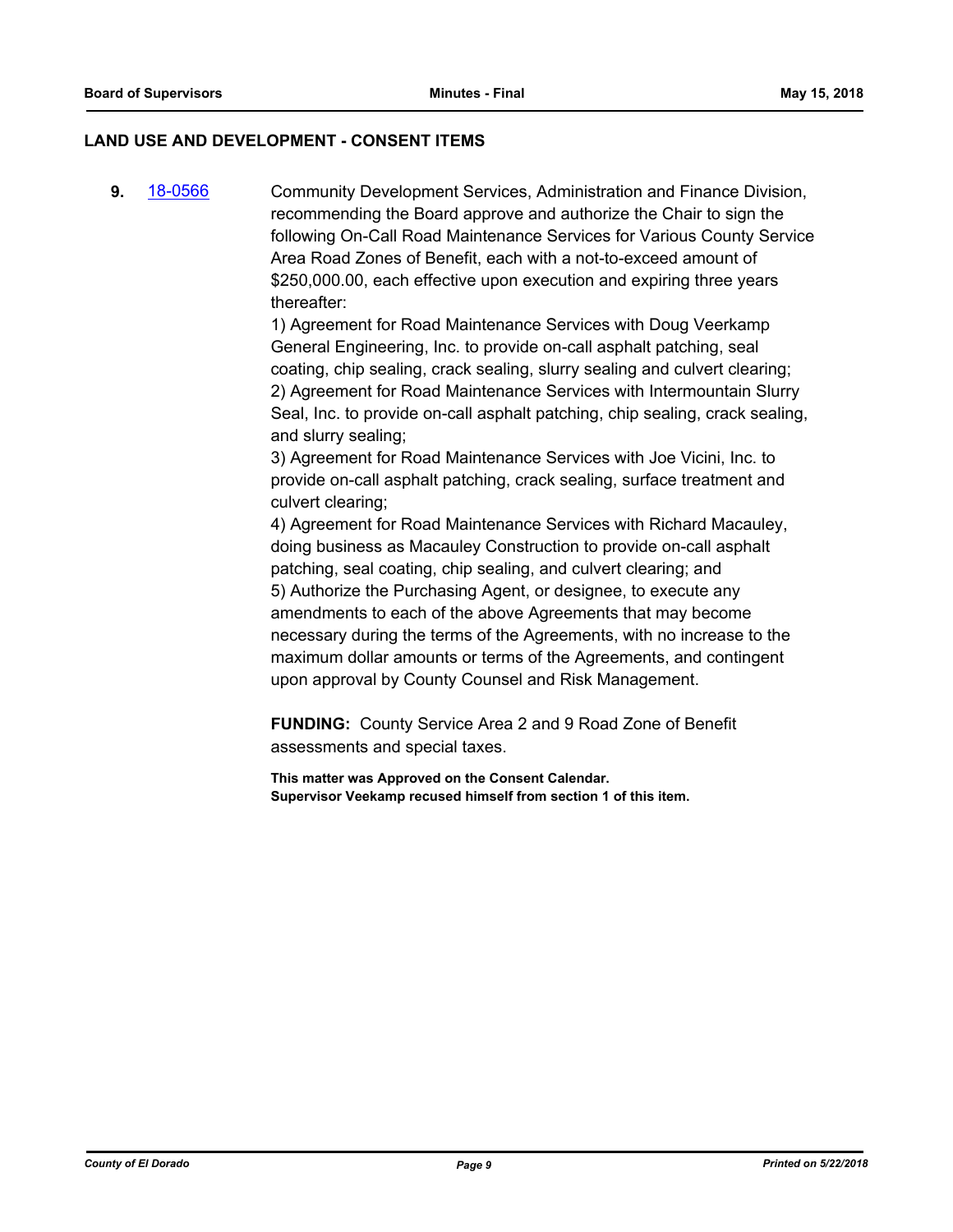**10.** [18-0643](http://eldorado.legistar.com/gateway.aspx?m=l&id=/matter.aspx?key=23988) Community Development Services, Environmental Management Department, recommending the Board consider the following: 1) Approve and authorize the purchase of one (1) new 2018 Ford Expedition, four-wheel drive, special service vehicle from Towne Ford Sales of Redwood City, CA as awarded under Bid 18-070-023, utilizing grant funds awarded by the California Certified Unified Program Agency Forum Environmental Protection Trust Fund; and 2) Authorize the Purchasing Agent to issue a purchase order in the estimated amount of \$36,945.00 plus all required taxes and fees (estimated at \$2,687.26), following Board approval.

> **FUNDING:** Non-General Fund / California Certified Unified Program Agency Forum Environmental Protection Trust Fund. No federal funds are involved.

#### **This matter was Approved on the Consent Calendar.**

**11.** [18-0658](http://eldorado.legistar.com/gateway.aspx?m=l&id=/matter.aspx?key=24003) Community Development Services, Environmental Management Department, recommending the Board consider the following: 1) Accept a payment program award in the amount of \$52,268 through the State of California, Department of Resources Recycling and Recovery, Used Oil Payment Program, Cycle 8, Fiscal Year 2017-18, for the term of July 1, 2017 through June 30, 2019; and 2) Delegate authority to the Environmental Management Department Director, or designee, to execute all payment program related documents, including, but not limited to, requests for payments, reports, and all associated documents necessary to secure the payment program funds and implement the program if the documents do not affect the amount or term.

> **FUNDING:** Non-General Fund / State of California, Department of Resources Recycling and Recovery, Used Oil Payment Program, Cycle 8, Fiscal Year 2017-18 funds.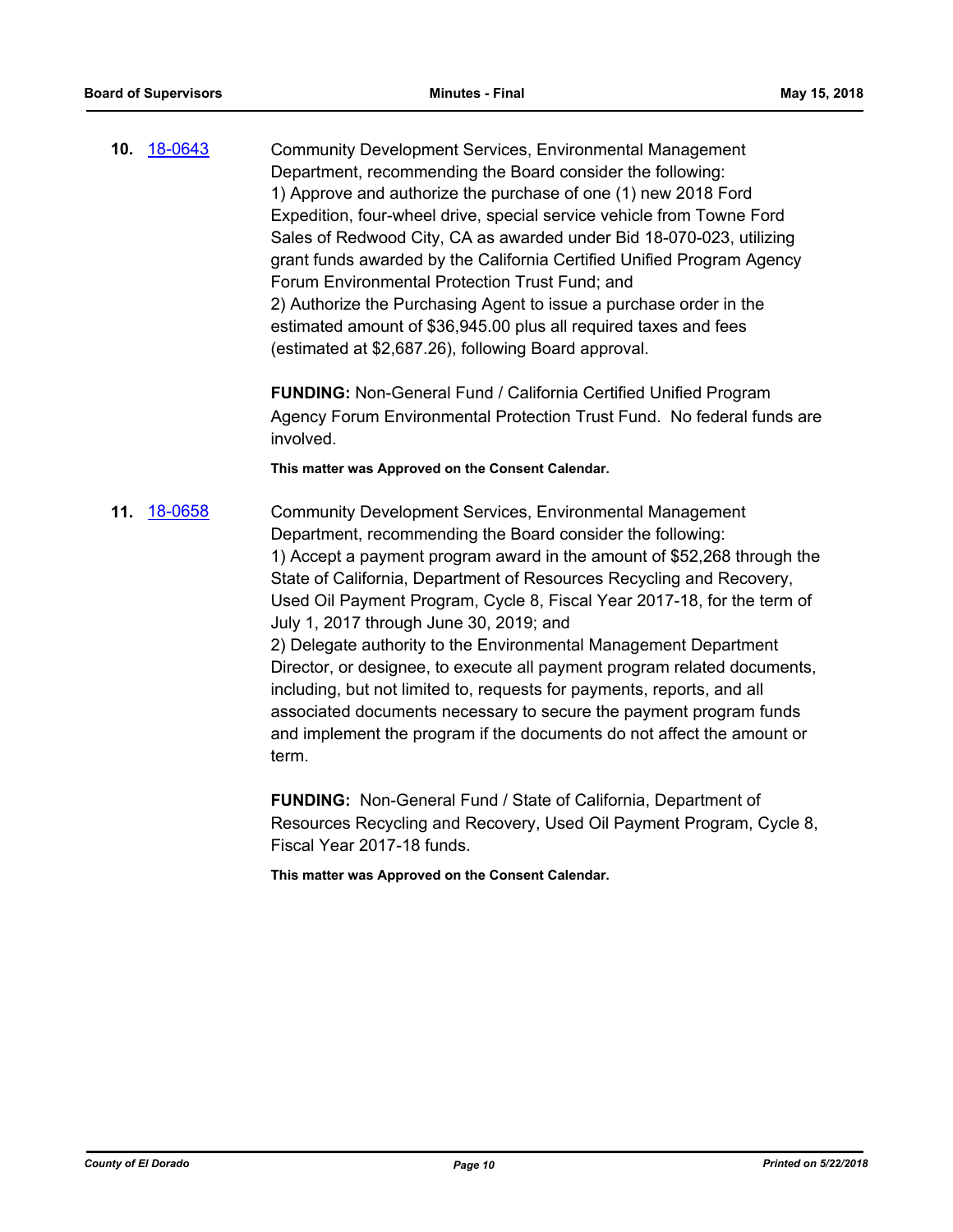**12.** [18-0659](http://eldorado.legistar.com/gateway.aspx?m=l&id=/matter.aspx?key=24004) Community Development Services, Environmental Management Department, recommending the Board consider the following: 1) Accept a grant award funded through the California Tire Recycling Management Fund from the State of California, Department of Resources Recycling and Recovery, Fiscal Year 2017-18 Local Government Waste Tire Enforcement Grant, in the amount of \$49,644, for the term of June 30, 2018 through September 30, 2019; and 2) Delegate authority to the Environmental Management Department Director, or designee, to execute the Grant Agreement and all grant related documents including, but not limited to, amendments, requests for payment, reports, and all associated documents necessary to secure and expend the funds for the purpose of implementing this Local Government Waste Tire Enforcement Grant Program if the documents to do not affect the amount or terms.

> **FUNDING:** Non-General Fund / State of California, Department of Resources Recycling and Recovery, Local Government Waste Tire Enforcement Grant, Fiscal Year 2017-18 funds.

#### **This matter was Approved on the Consent Calendar.**

### **13.** [18-0559](http://eldorado.legistar.com/gateway.aspx?m=l&id=/matter.aspx?key=23904) Community Development Services, Department of Transportation, recommending the Board:

1) Authorize the Purchasing Agent to extend the expiration date of two (2) Blanket Purchase Orders; Number 20170806 (FENIX 2187) and Number 20170807 (FENIX 2188) for an additional twelve (12) months with a new expiration date of June 1, 2019 for the purchase of Equipment & Truck Tires, Tubes and Related Products and Services to the low qualified bidder, Sierra Nevada Tire and Wheel;

2) Authorize the Purchasing Agent to increase two (2) corresponding Blanket Purchase Orders; Number 20170806 (FENIX 2187) for the West Slope in the amount of \$45,000 increased to \$90,000, and Number 20170807 (FENIX 2188) for the East Slope in the amount of \$50,000 increased to \$100,000; and

3) Authorize the Purchasing Agent to increase the dollar amount of two (2) Blanket Purchase Orders; Number 20170806 (FENIX 2187) and Number 20170807 (FENIX 2188) on an "as needed" basis prior to expiration contingent upon available funding within the requesting department's budget.

**FUNDING**: Road Fund.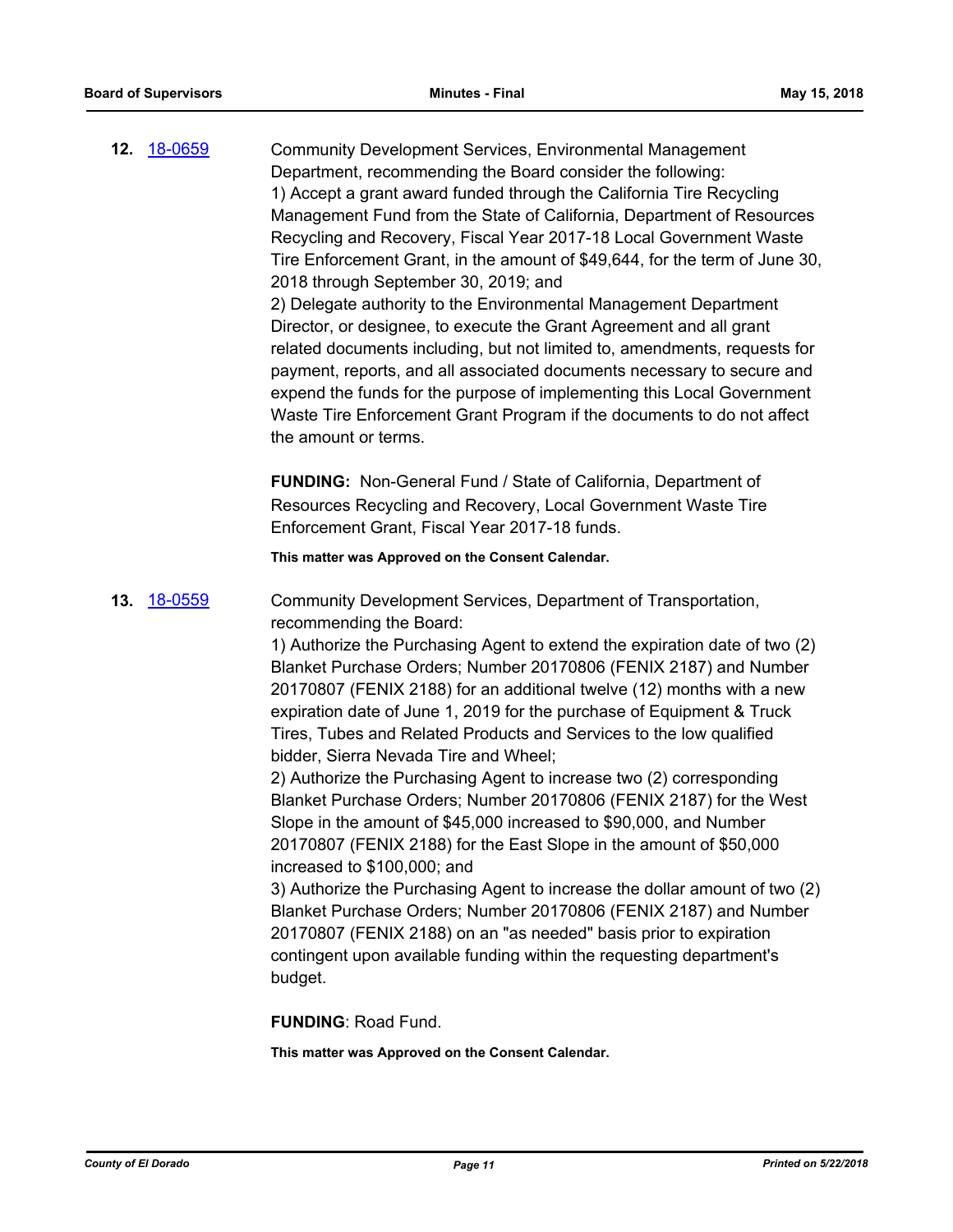**14.** [18-0541](http://eldorado.legistar.com/gateway.aspx?m=l&id=/matter.aspx?key=23886) Community Development Services, Department of Transportation, recommending the Board approve and authorize the Chair to sign the Offsite Road Improvement Agreement for Saratoga Way, Road Improvement Agreement 18-54843, between the County and the Developer, Elliott Homes, Inc.

**FUNDING:** Developer Funded.

**This matter was Approved on the Consent Calendar.**

**15.** [18-0624](http://eldorado.legistar.com/gateway.aspx?m=l&id=/matter.aspx?key=23969) Community Development Services, Department of Transportation, recommending the Board consider the following pertaining to the 2017 Happy Valley Road Storm Damage Repair Project, Contract 2769, PW 17-31206, CIP 78724:

1) Approve and adopt the Plans and Contract Documents and authorize the Chair to sign the Plans; and

2) Authorize advertisement for construction bids.

**FUNDING:** Local and State discretionary funding initially (100%), with Transportation staff working with the Federal Emergency Management Agency and California Office of Emergency Services to obtain reimbursement of up to 97.12% of total project costs. (Local/State/Federal)

**This matter was Approved on the Consent Calendar.**

**16.** [18-0646](http://eldorado.legistar.com/gateway.aspx?m=l&id=/matter.aspx?key=23991) Community Development Services, Department of Transportation, recommending the Board consider the following:

1) Award Request for Proposal 18-961-032 for an Engineering Consultant for the environmental remediation on the Diamond Springs Parkway Phase 1B Project, CIP 72334, to the successful proposer Aptim Environmental & Infrastructure, Inc.;

2) Authorize the Department of Transportation to negotiate an Agreement for Services with the successful proposer, with a term of three years and a not-to-exceed amount of \$300,000; and

3) Direct the Department of Transportation to return to the Board with the results of the negotiations and proposed contract for services.

**FUNDING:** Local Tribe Funds (18%), Utility Agencies (13%), Traffic Impact Mitigation Fees (36%), Master Circulation and Funding Plan (32%), and Road Fund (<1%). (Local Funds)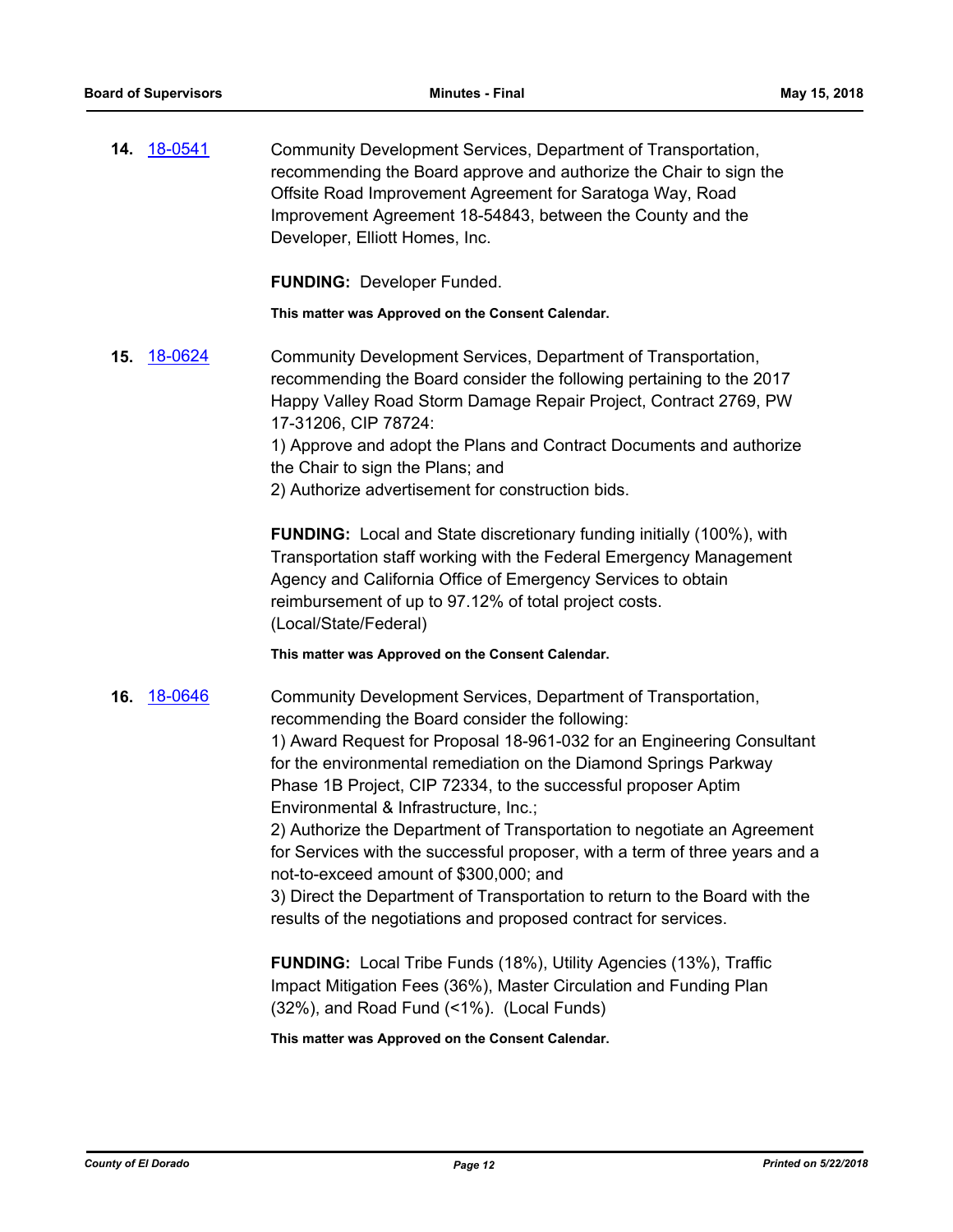**17.** [18-0503](http://eldorado.legistar.com/gateway.aspx?m=l&id=/matter.aspx?key=23848) Community Development Services, Department of Transportation, recommending the Board approve and authorize the Chair to sign Amendment 7 to Subdivision Improvement Agreement AGMT 05-999 with Toll Land XXIII Limited Partnership for The Promontory Village 5 - Unit 2 extending the performance period to April 25, 2019.

**FUNDING:** Developer Funds. (No Federal Funds)

**This matter was Approved on the Consent Calendar.**

**18.** [18-0504](http://eldorado.legistar.com/gateway.aspx?m=l&id=/matter.aspx?key=23849) Community Development Services, Department of Transportation, recommending the Board approve and authorize the Chair to sign Amendment 6 to Subdivision Improvement Agreement AGMT 06-1047 with Toll Land XXIII Limited Partnership for The Promontory Village 5 - Unit 3 extending the performance period to August 22, 2018.

**FUNDING:** Developer Funds. (No Federal Funds)

**This matter was Approved on the Consent Calendar.**

**19.** [18-0598](http://eldorado.legistar.com/gateway.aspx?m=l&id=/matter.aspx?key=23943) Community Development Services, Department of Transportation, recommending the Board consider the following pertaining to the Elks Club Drive Capital Overlay and Rehabilitation Project, Contract PW 18-31210, CIP 72192, Contract 2531: 1) Award the Construction Contract to West Coast Paving, Inc., who submitted the lowest responsive, responsible bid of \$632,359; 2) Approve and authorize the Chair to sign the Construction Contract, subject to review and approval of the final Contract Documents by County Counsel and Risk Management; and 3) Authorize the Director of Transportation to sign an Escrow Agreement, if requested by the Contractor and in accordance with Public Contract Code Section 22300, for the purpose of holding Contract retention funds.

**FUNDING:** Local Discretionary Road Funds. (100% - Local)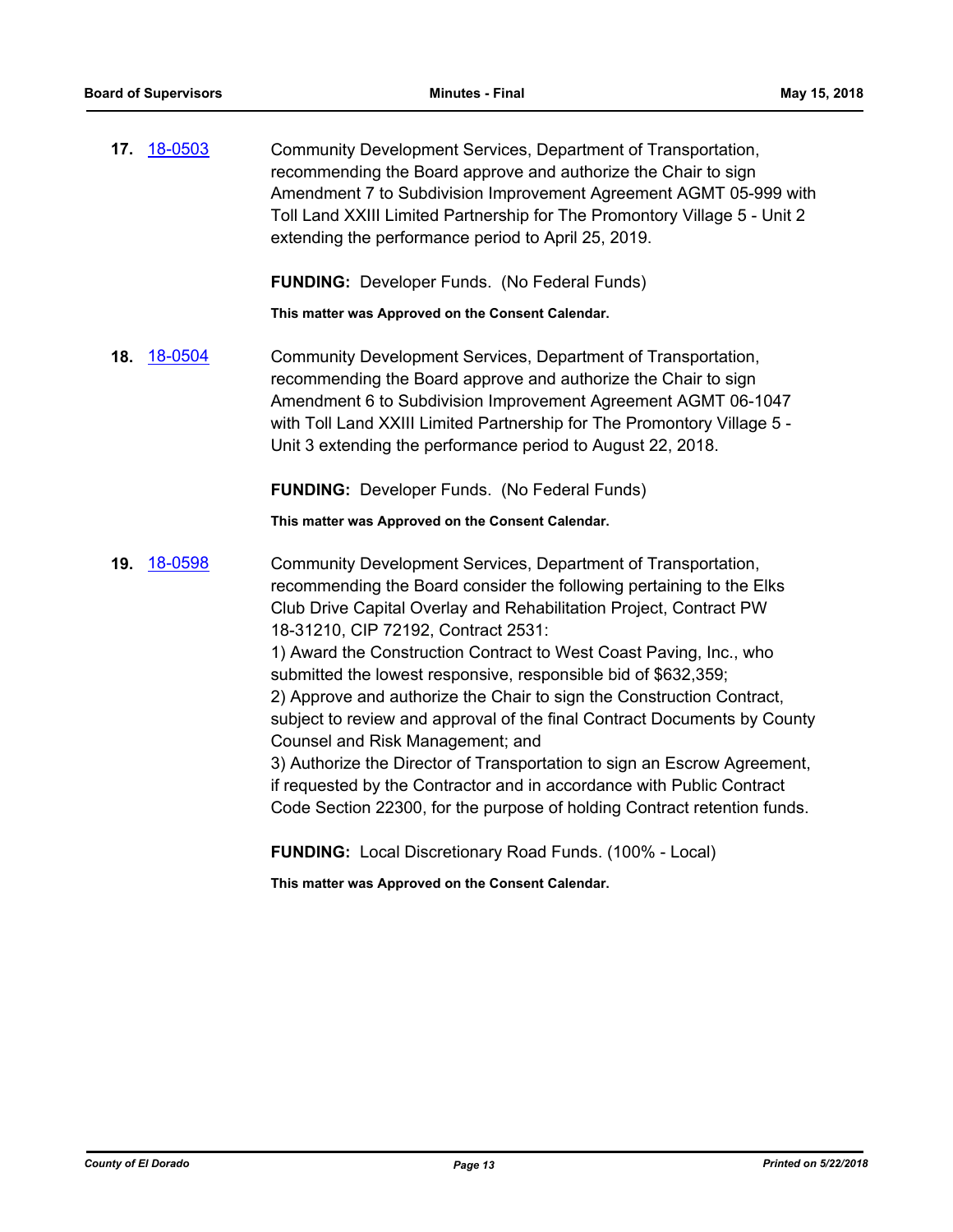**20.** [18-0599](http://eldorado.legistar.com/gateway.aspx?m=l&id=/matter.aspx?key=23944) Community Development Services, Department of Transportation, recommending the Board consider the following pertaining to the Country Club Heights Erosion Control Project, Contract PW 18-0599, CIP 95191, Contract 2532:

> 1) Award the Construction Contract to V & C Construction, who submitted the lowest responsive, responsible bid of \$745,738.95;

2) Approve and authorize the Chair to sign the Construction Contract, subject to review and approval by County Counsel and Risk Management; and

3) Authorize the Director of Transportation to sign an Escrow Agreement, if requested by the Contractor and in accordance with Public Contract Code Section 22300, for the purpose of holding Contract retention funds.

**FUNDING:** United States Forest Service (78% - Federal) and California Tahoe Conservancy (22% - State).

**This matter was Approved on the Consent Calendar.**

**21.** [18-0716](http://eldorado.legistar.com/gateway.aspx?m=l&id=/matter.aspx?key=24060) Community Development Services, Department of Transportation, recommending the Board approve and authorize the Chair to sign the Offsite Road Improvement Agreement for Wilson Boulevard, Road Improvement Agreement 18-54839, between the County and the Developer, Elliott Homes, Inc.

**FUNDING:** Developer Funded.

**This matter was Approved on the Consent Calendar.**

## **END CONSENT CALENDAR**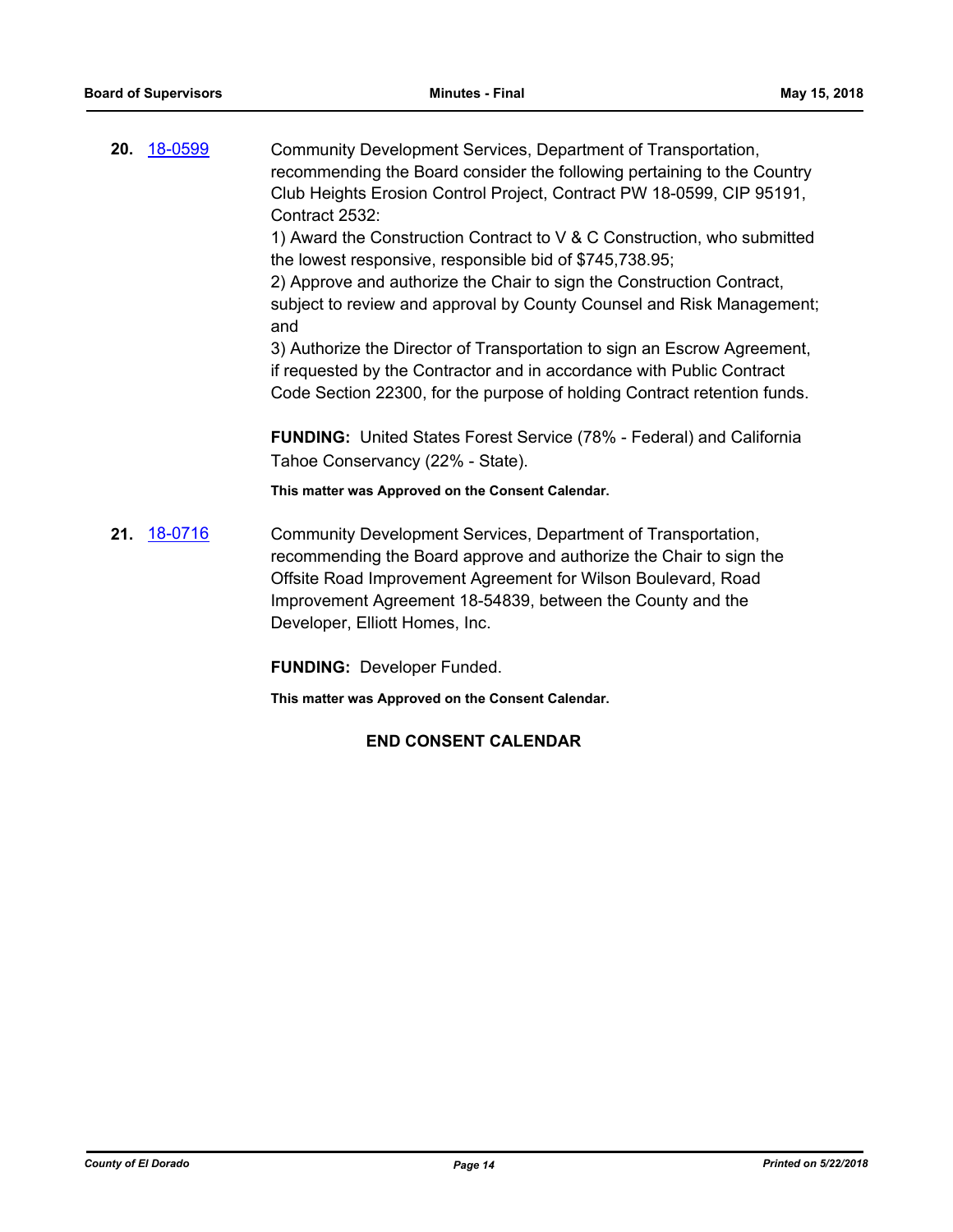#### **DEPARTMENT MATTERS (Items in this category may be called at any time)**

**22.** [18-0346](http://eldorado.legistar.com/gateway.aspx?m=l&id=/matter.aspx?key=23689) Probation Department recommending the Board consider the following: 1) Make findings in accordance with County ordinance 3.13.030 that it is more economical and feasible to contract out for transdermal electronic alcohol monitoring equipment and services than to obtain the facilities, personnel, and equipment necessary to provide such services; and 2) Approve and authorize the Chair to sign Amendment II of Agreement 834 (438-S1510) with SCRAM of California, Inc. to retroactively increase the agreement amount by \$80,000 for a total not to exceed amount of \$200,000 for the three-year period of June 19, 2015 through June 14, 2018. (Est. Time: 10 Min.)

**FUNDING:** AB 109 and General Fund**.**

**A motion was made by Supervisor Novasel, seconded by Supervisor Veerkamp to Approve this matter. Supervisor Frentzen registered a No vote on this matter due to the agreement being retroactive.**

- **Yes:** 3 Veerkamp, Ranalli and Novasel
- **Noes:** 1 Frentzen
- **Absent:** 1 Hidahl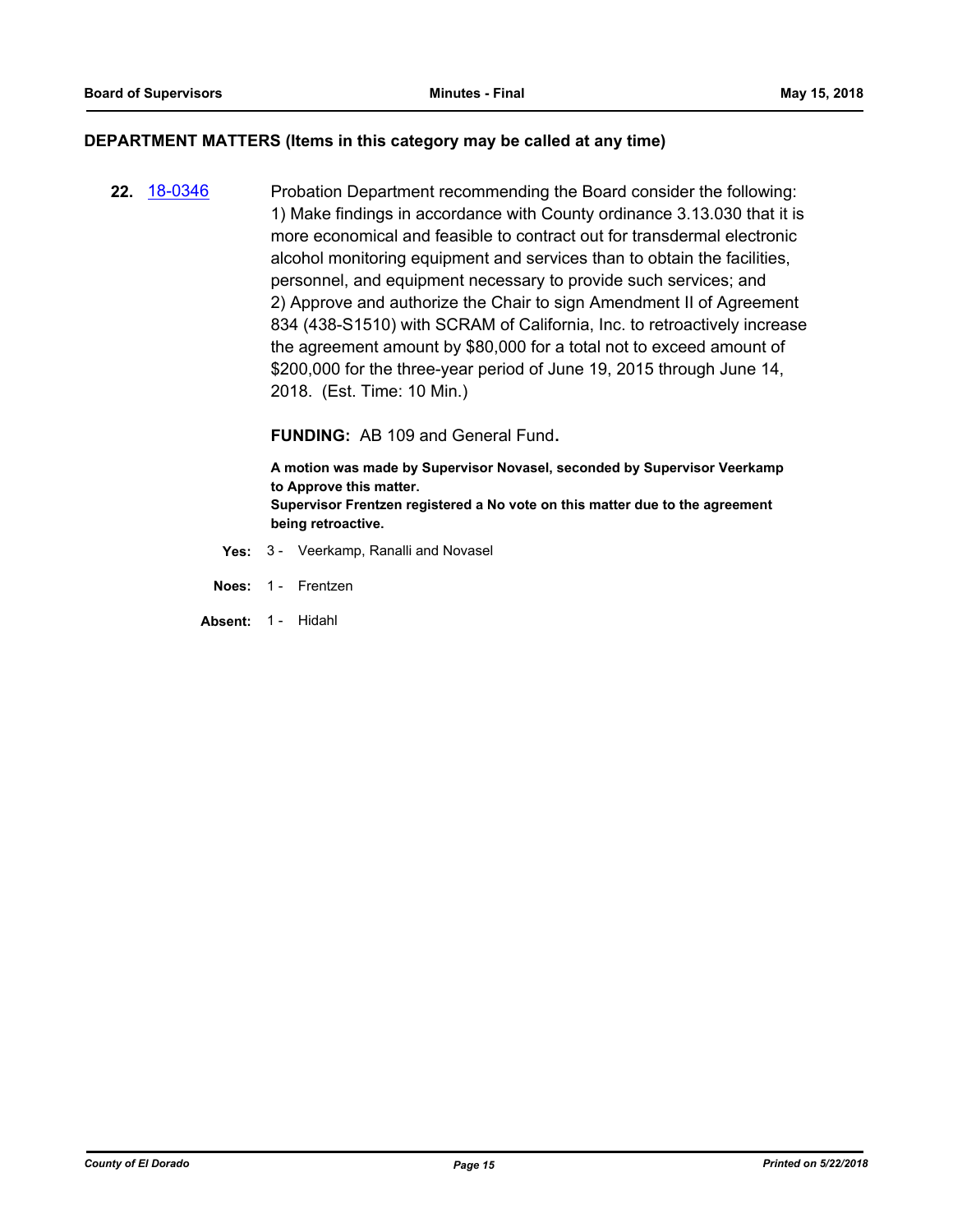| 23. 18-0702 | Human Resources Department recommending the Board approve the                |
|-------------|------------------------------------------------------------------------------|
|             | following:                                                                   |
|             | 1) Revised department-specific class specification for the Board of          |
|             | Supervisors: Sr. Deputy Clerk of the Board;                                  |
|             | 2) Revised department-specific class specifications for the Department of    |
|             | Child Support Services: Assistant Director of Child Support                  |
|             | Services/Chief Attorney and Director of Child Support Services;              |
|             | 3) Revised department-specific class specifications for the County           |
|             | Counsel's Office: Assistant County Counsel (title change from: Chief         |
|             | Assistant County Counsel), Associate Deputy County Counsel (title            |
|             | change from: Associate County Counsel), County Counsel, Deputy County        |
|             | Counsel, and Sr. Deputy County Counsel;                                      |
|             | 4) Revised County-wide class specifications: Administrative Analyst I/II,    |
|             | Executive Assistant - Law and Justice (title change from Executive           |
|             | Secretary - Law and Justice), Investigative Assistant, Legal Secretary I/II, |
|             | Office Assistant I/II, and Sr. Legal Secretary; and                          |
|             | 5) Adopt and authorize the Chair to sign Resolution 090-2018 to approve      |
|             | the following:                                                               |
|             | a) The classification title change from Chief Assistant County Counsel to    |
|             | <b>Assistant County Counsel;</b>                                             |
|             | h) The classification title change from Associate County Counsel to          |

b) The classification title change from Associate County Counsel to Associate Deputy County Counsel;

c) The allocation change of 1.0 FTE from Department Analyst I/II to Administrative Analyst I/II in the County Counsel's Office; and d) The downward reclassification (allocation changes) of two (0.5 FTE) positions (for a total of 1.0 FTE) from Legal Office Assistant I/II to Office Assistant I/II in the Public Defender's Office. (Est. Time: 20 Min.)

## **FUNDING:** N/A

*Public Comment: T. Kayes*

**A motion was made by Supervisor Frentzen, seconded by Supervisor Veerkamp to Approve this matter and Adopt Resolution 090-2018.**

- **Yes:** 4 Veerkamp, Frentzen, Ranalli and Novasel
- **Absent:** 1 Hidahl

## **10:00 A.M. - TIME ALLOCATION**

**24.** [18-0678](http://eldorado.legistar.com/gateway.aspx?m=l&id=/matter.aspx?key=24023) Supervisor Ranalli recommending Board approve and authorize Chair to sign a Proclamation recognizing May 2018 as ALS Awareness Month. (Est. Time 10 Min.)

**Supervisor Ranalli read the Proclamation.**

**A motion was made by Supervisor Ranalli, seconded by Supervisor Frentzen to Approve this matter.**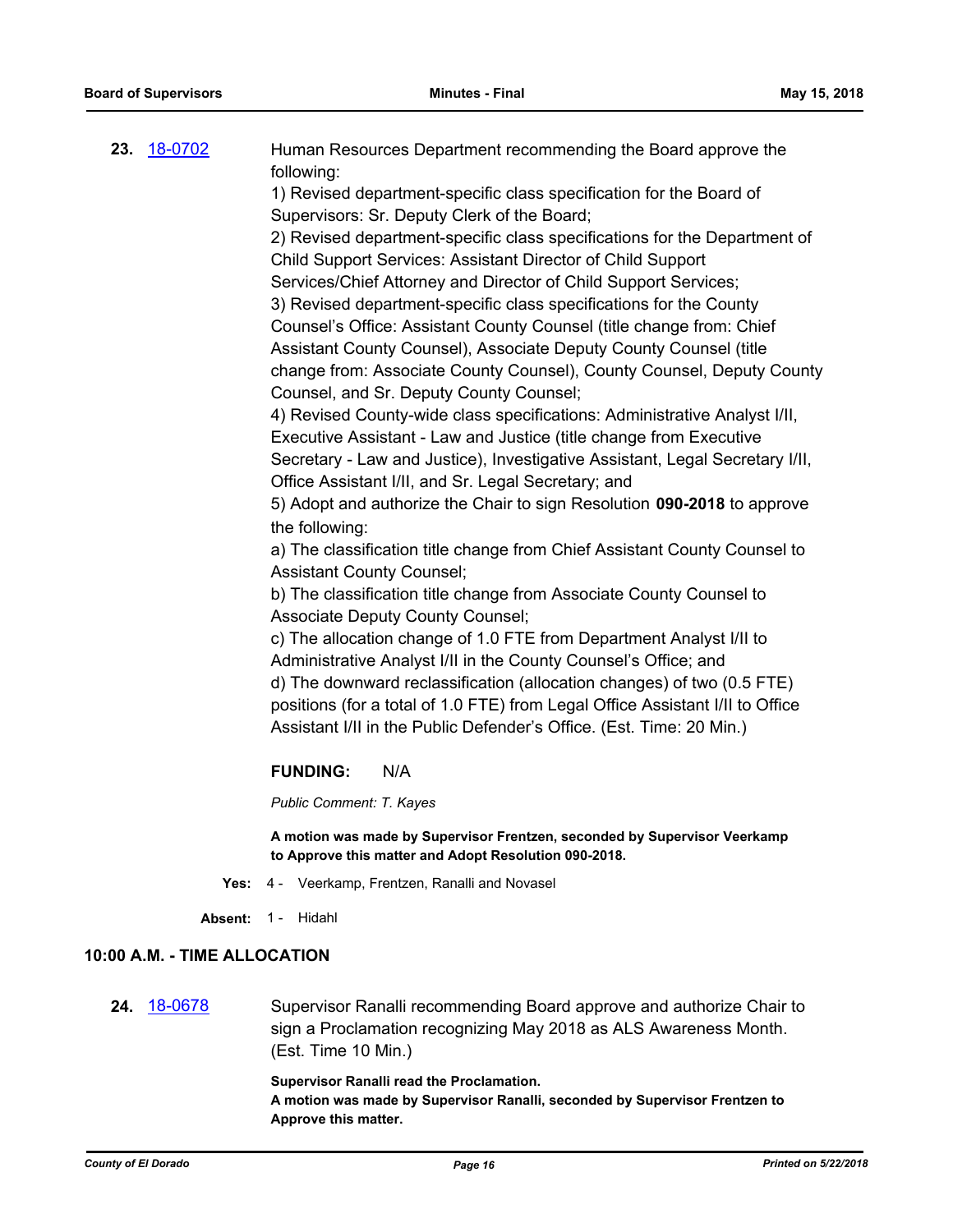**Yes:** 4 - Veerkamp, Frentzen, Ranalli and Novasel

**Absent:** 1 - Hidahl

**25.** [18-0735](http://eldorado.legistar.com/gateway.aspx?m=l&id=/matter.aspx?key=24082) El Dorado County Early Care and Education Planning Council recommending the Board take the following actions related to the Council: 1) Approve amended Bylaws;

> 2) Approve the Needs Assessment as required by the California Department of Education;

3) Approve the Strategic Plan framework; and

4) Approve the 2018 ZIP Code priorities for subsidized care. (Est. Time: 20 Min.)

#### **FUNDING:** N/A

**A motion was made by Supervisor Novasel, seconded by Supervisor Ranalli to Approve this matter.**

**Yes:** 4 - Veerkamp, Frentzen, Ranalli and Novasel

**Absent:** 1 - Hidahl

#### **11:00 A.M. - TIME ALLOCATION**

| <b>26.</b> 18-0721 | Supervisor Novasel recommending the Board approve and authorize the |
|--------------------|---------------------------------------------------------------------|
|                    | Chair to sign a Proclamation recognizing June 2018 as Lake Tahoe    |
|                    | Basin Wildfire Awareness Month. (Est. Time: 10 Min.)                |
|                    |                                                                     |

**This matter was Approved on the Consent Calendar.**

**27.** [18-0677](http://eldorado.legistar.com/gateway.aspx?m=l&id=/matter.aspx?key=24022) Supervisor Ranalli recommending the Board: 1) Welcome Chaplain Tim Thompson of the Sierra Law Enforcement Chaplaincy program to provide the Board and members of the public with information on the history of the Sierra Law Enforcement Chaplaincy program and the scope of services and support that the volunteer Reserve Chaplains provide to local law enforcement personnel and their families as well as members within our community who are affected by a crisis; and

> 2) Approve and authorize the signature of all five members of the Board of Supervisors on Proclamation that recognizes the members of the Sierra Law Enforcement Chaplaincy program for their dedication and service. (Est. Time: 15 Min.)

#### **Supervisor Ranalli read the Proclamation. A motion was made by Supervisor Ranalli, seconded by Supervisor Frentzen to Approve this matter.**

- **Yes:** 4 Veerkamp, Frentzen, Ranalli and Novasel
- **Absent:** 1 Hidahl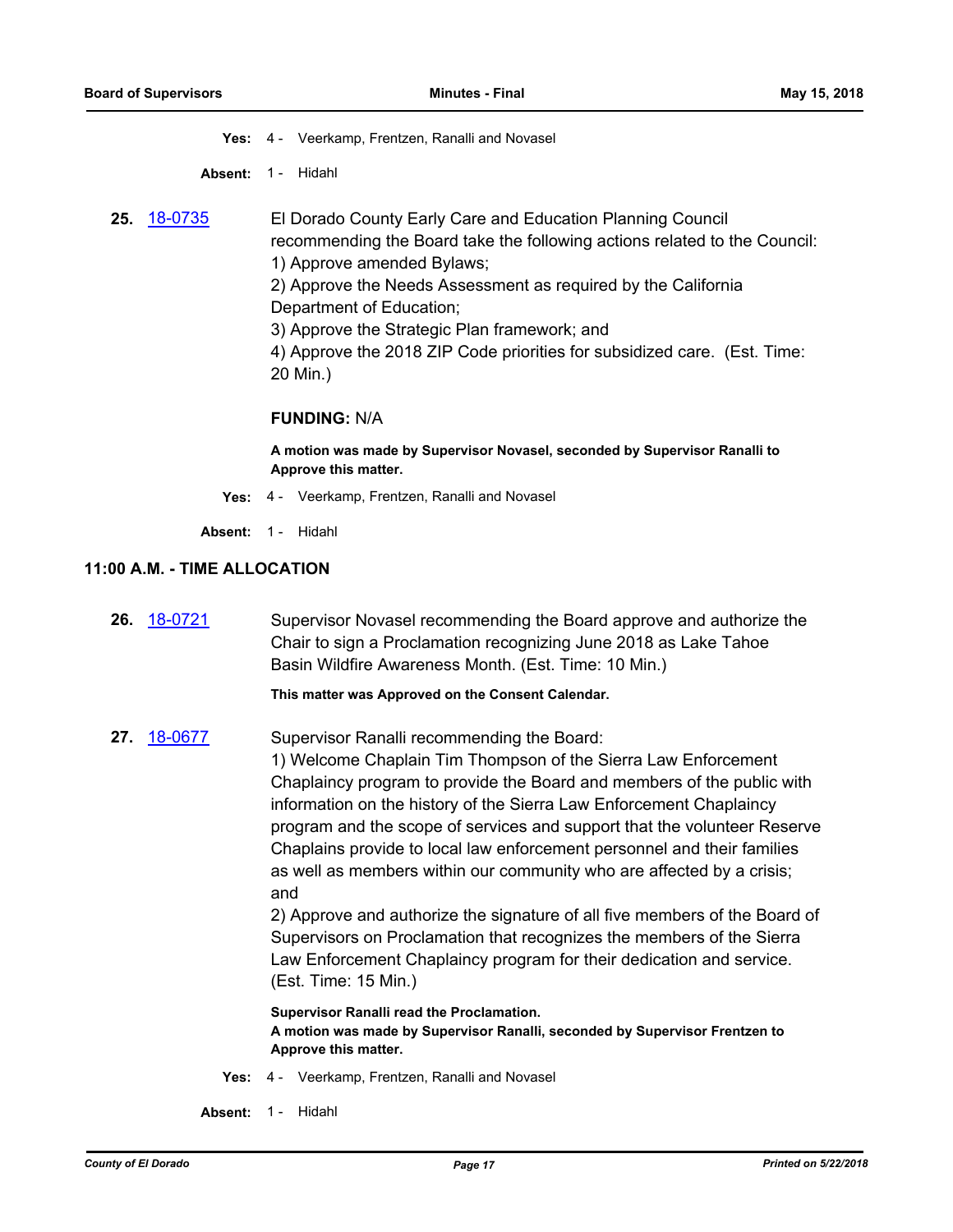# **28.** [18-0789](http://eldorado.legistar.com/gateway.aspx?m=l&id=/matter.aspx?key=24136) Supervisor Ranalli recommending Board:

1) Recognize Chaplain Tim Thompson for his vision and leadership that led to the establishment of the Sierra Law Enforcement Chaplaincy, and for his service and dedication in providing over three decades of spiritual aid, comfort and support to law enforcement personnel, active military personnel, military veterans, patients at Marshall Hospital and those in our community who are affected by a crisis; and

2) Approve and authorize the signature of all five members of the Board of Supervisors on Proclamation commending Chaplain Tim Thompson for his continued commitment to serve the men and women who serve our country and our community, their loved ones, and the countless number of individuals who have received comfort and support from Chaplain Tim Thompson and the Sierra Law Enforcement Chaplaincy. (Est. Time: 20 Min.)

*Public Comment: B. Schultz, B. Kennedy, J. Schenko, G. Campbell, A. Wishart, B. Schavoni, B. Gomez, N. Campagna*

**Supervisor Ranalli read the Proclamation. A motion was made by Supervisor Ranalli, seconded by Supervisor Veerkamp to Approve this matter.**

**Yes:** 4 - Veerkamp, Frentzen, Ranalli and Novasel

**Absent:** 1 - Hidahl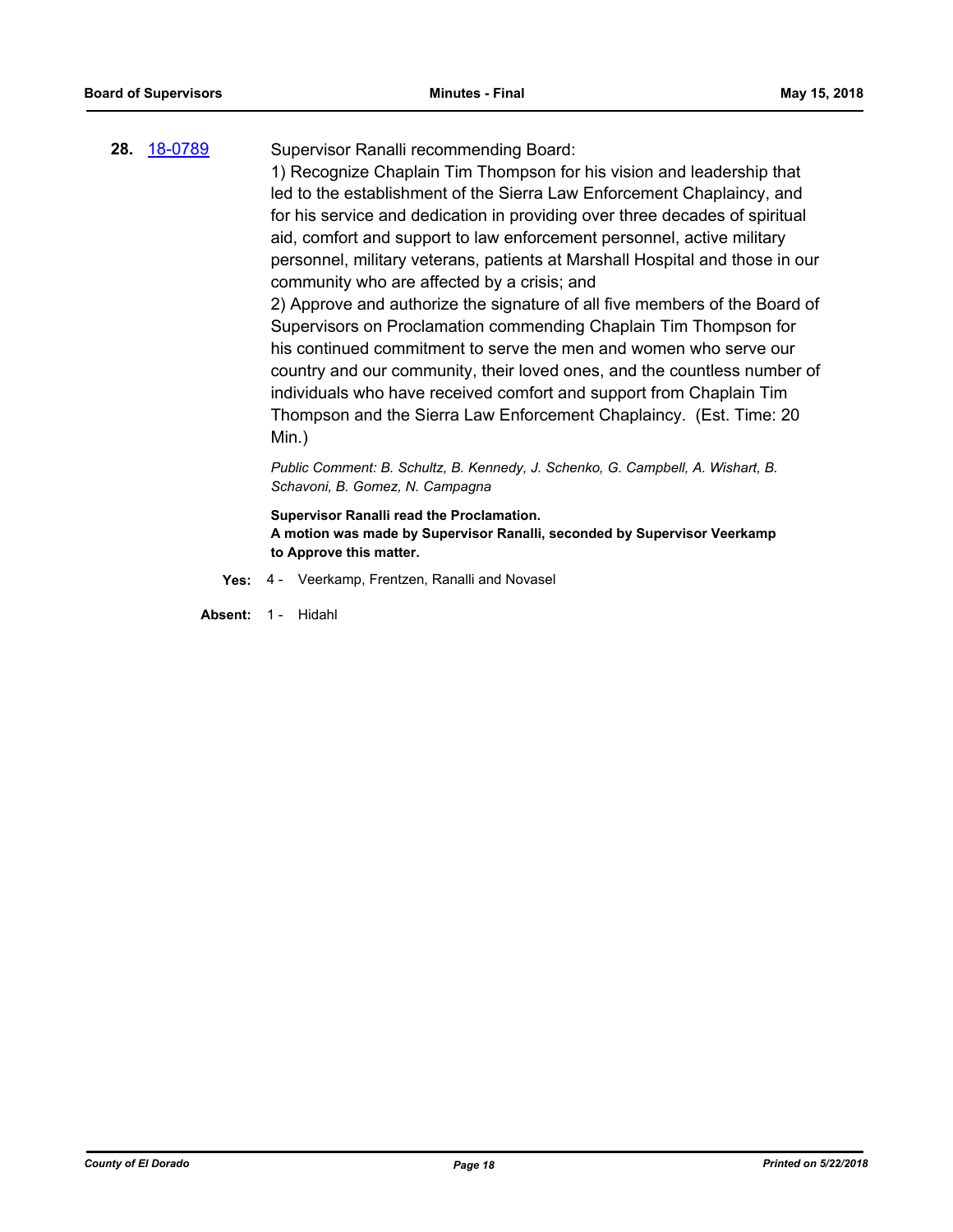#### **1:00 P.M. - TIME ALLOCATION**

**29.** [18-0661](http://eldorado.legistar.com/gateway.aspx?m=l&id=/matter.aspx?key=24006) HEARING - Community Development Services, Planning and Building Department, recommending the Board consider Subdivision Map Amendment P17-0001-C/Wyckoff Subdivision Map Correction amending Subdivision Map A-080 to remove an existing five-foot pipeline easement on property identified by Assessor's Parcel Number 038-352-07, consisting of 0.378 acre, in the Strawberry area, submitted by Juanita Mathis; and take the following actions:

1) Find that Subdivision Map Amendment P17-0001-C amending Subdivision Map A-080 is Categorically Exempt from the requirements of the California Environmental Quality Act pursuant to Section 15305; and 2) Approve Subdivision Map Amendment P17-0001-C amending Parcel Map A-080, based on the Findings and subject to the Conditions of Approval as presented. (Supervisorial District 5) (Est. Time: 10 Min.)

#### **FUNDING:** N/A

**Supervisor Ranalli opened the public hearing and at the conclusion of the public comment period, closed the public hearing. A motion was made by Supervisor Novasel, seconded by Supervisor Veerkamp to Approve this matter.**

**Yes:** 4 - Veerkamp, Frentzen, Ranalli and Novasel

**Absent:** 1 - Hidahl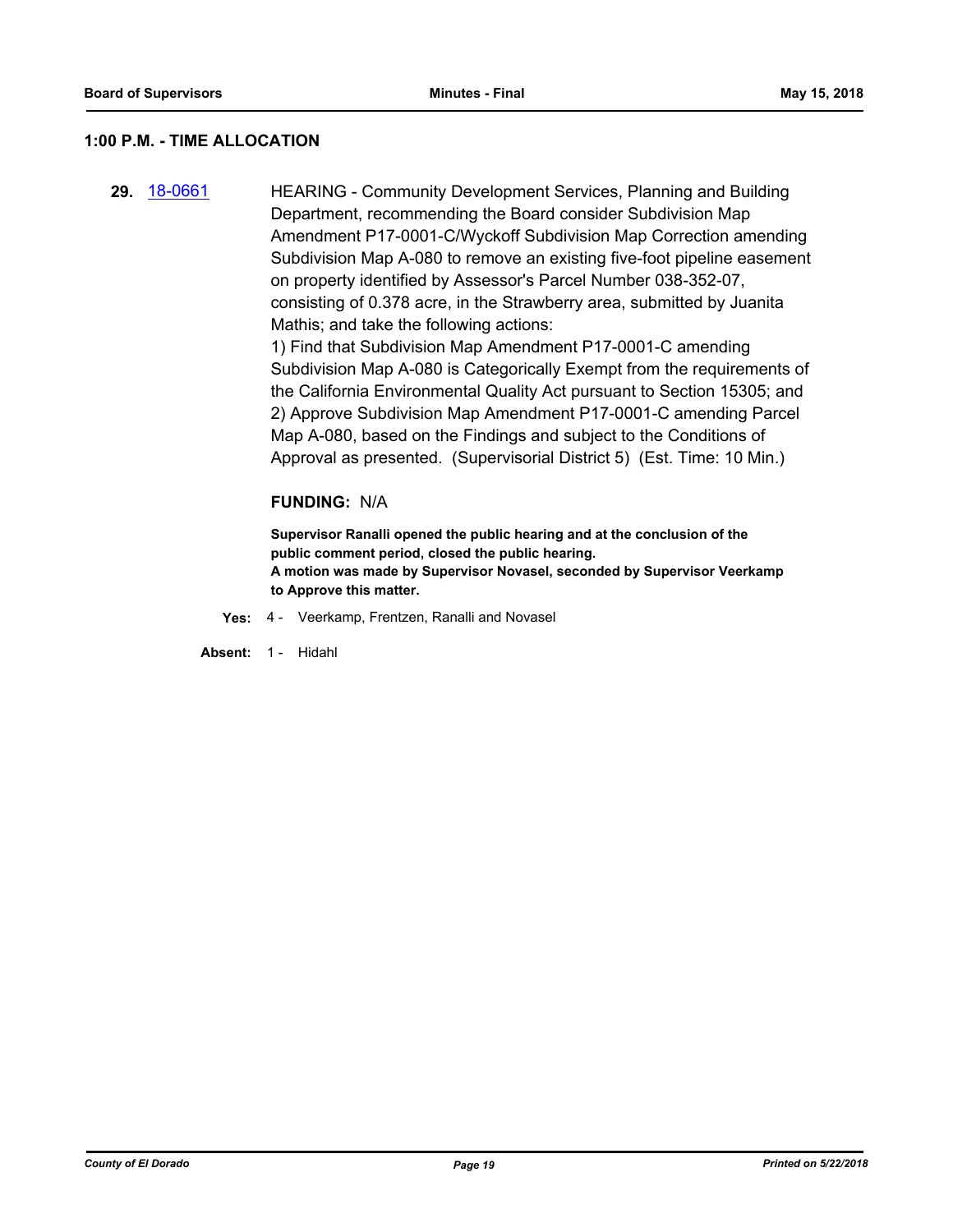#### **CLOSED SESSION**

**30.** [18-0790](http://eldorado.legistar.com/gateway.aspx?m=l&id=/matter.aspx?key=24137) **Pursuant to Government Code Section 54956.8 - Conference with Real Property Negotiator**: This body will hold a closed session to give instructions to its negotiator for the acquisition of approximately 51.23 acres commonly known as Assessor's Parcel Number 109-230-12 in Cameron Park. Property owners: Scariot Family Limited Partnership and DeWolf Family Investment Limited Partnership. Instructions to El Dorado County's negotiator will concern price and terms of payment. Kyle Lassner, Department of Transportation and/or Michael Nihan, Planning Department, will be the negotiators on behalf of El Dorado County. The parties with whom El Dorado County's negotiators may negotiate are those parties identified above and their agents and successors. (Est. Time: 10 Min.)

> **No Action Reported. Supervisors Frentzen, Veerkamp, Ranalli and Novasel participated. Supervisor Hidahl was absent.**

**31.** [18-0791](http://eldorado.legistar.com/gateway.aspx?m=l&id=/matter.aspx?key=24138) **Conference with Legal Counsel - Initiation of Litigation** pursuant to Government Code Section 54956.9(d)(4). Number of potential cases: (1). (Est. Time: 20 Min.)

> **No Action Reported. Supervisors Frentzen, Veerkamp, Ranalli and Novasel participated. Supervisor Hidahl was absent.**

#### **ITEMS TO/FROM SUPERVISORS**

**Supervisor Frentzen reported on the following: California Local Agency Formation Commission Board of Directors meeting. Rolling Hills middle school speaking opportunity.**

**Supervisor Veerkamp reported on the following: Water Agency meeting. South Fork American River meeting. Lawrence Livermore lab meeting. El Dorado Hills/Latrobe transfer meeting. Scholarship night. USDA needs and funding opportunities meeting. 49er Gold Rush Classic car race.**

**Supervisor Novasel reported on the following: First 5 meeting. Ad Hoc meetings for Vacation Home Rentals and Cannabis. Legislative conferences. Lake Tahoe Wildlife Fair. Tahoe Transportation District meeting. AMGEN race.**

**Supervisor Ranalli reported on the following: Ad Hoc meetings for Vacation Home Rentals and Cannabis. Environmental Services Joint Powers Authority meeting.**